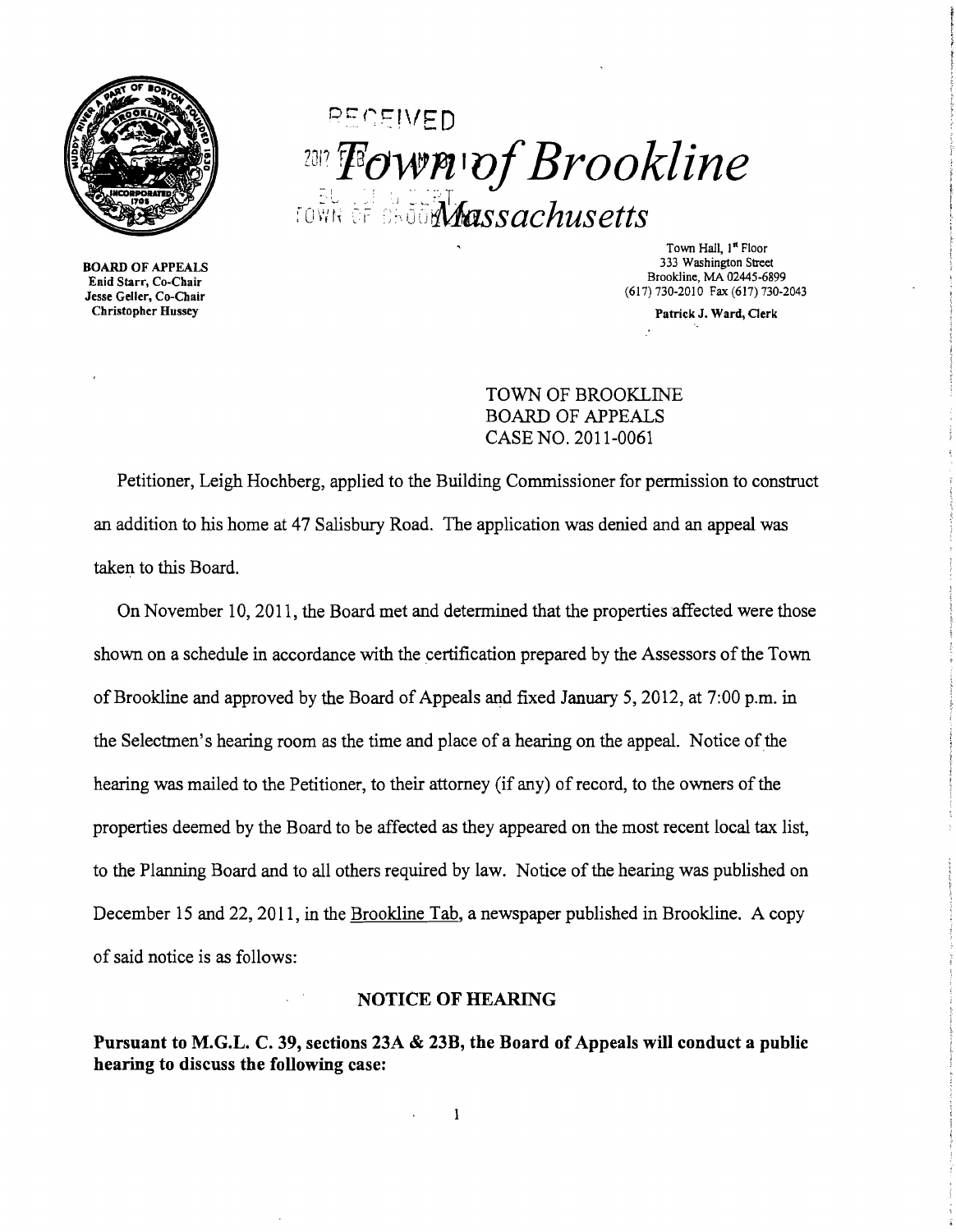Petitioner: HOCHBERG, LEIGH R Owner: HOCHBERG, LEIGH R Location of Premises: 47 SALISBURY ROAD Date of Hearing: January 05, 2012 Time of Hearing:  $7:00$  p.m. Place of Hearing: Selectmen's Hearing Room, 6<sup>th</sup> Floor

A public hearing will be held for a variance and/or special permit from:

- 1. 5.20; Floor Area Ratio, variance required.
- 2. 5.22.3.c; Exceptions to Maximum Floor Area Ratio for Residential Units, special permit required.
- 3. 5.09.2.j; Design Review, special permit required.
- 4. 8.02.2; Alteration or Extension, special permit required

of the Zoning By-Law to construct open porches to the rear of the home at 47 SALISBURY RD

Said Premise located in a  $S-7$  (single-family) residential district.

*Hearings, once opened, may be continued by the Chair to a date and time certain. No further notice will be mailed to abutters or advertised in the TAB. Questions regarding whether a hearing has been continued, or the date and time ofany hearing may be directed to the Zoning Administrator at* 617-734-2134 *or check meeting calendar at:http://calendars.town.brookline.ma.usIMasterTownCalandarl?FormID=158.* 

The Town of Brookline does not discriminate on the basis of disability in admission to, access to, *or operations ofits programs, services or activities. Individuals who need auxiliary aids for*  effective communication in programs and services of the Town of Brookline are invited to make *their needs known to the ADA Coordinator, Stephen Bressler, Town of Brookline, 11 Pierce Street, Brookline, MA 02445. Telephone:* (617) *730-2330; TDD* (617) *730-2327.* 

## Enid Starr Jesse Geller

At the time and place specified in the notice, this Board held a public hearing. Present at the hearing was Chairman, Mark G. Zuroff and Board Members Jonathan Book and Christopher Hussey. The case was presented by the attorney for the petitioner, Robert L. Allen Jr., 300 Washington Street, Brookline MA 02445. Also in attendance was the petitioner, Leigh Hochberg, and his contractor, Jeremiah Foster of J Foster Homes, 30 Lake Street, Wrentham, MA 02093.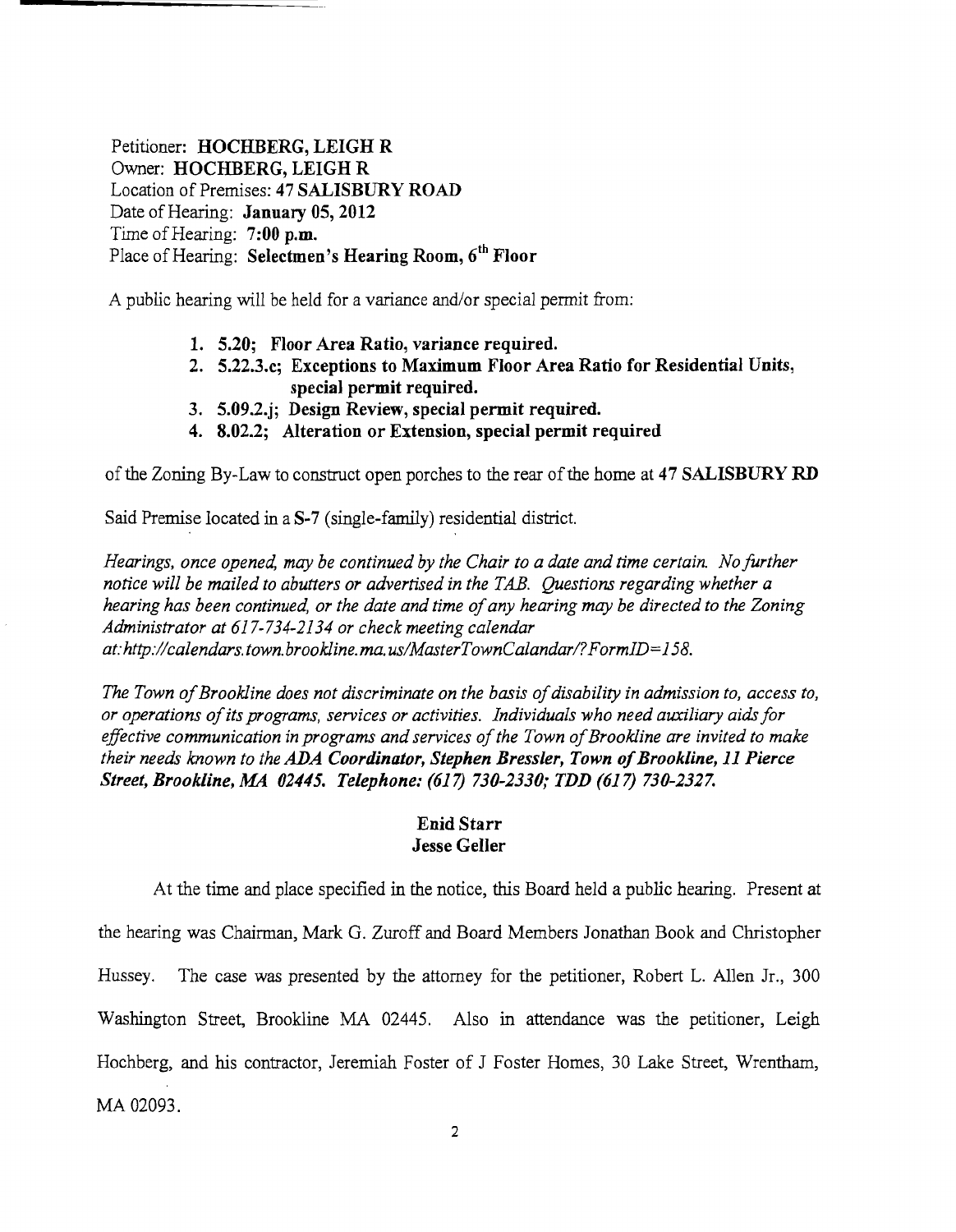Mr. Allen described the property at 47 Salisbury Road as a  $2\frac{1}{2}$  story single family home that was constructed in 1908. The home has a gambrel roof, with dormers that were added in 1937, and is clad in shingles. There was also a single story ell addition constructed on the rear of the structure circa 1950. The property is located near the Washington Square commercial district and the surrounding neighborhood is comprised primarily of single family homes.

Mr. Allen said that his client is currently performing extensive renovations at this property and is proposing to construct 14' x 3.4' kitchen addition on the side/rear of the home totaling 47.6 square feet of new floor area. The second floor of the home on this section of the house is cantilevered over the first floor which the applicant is proposing to infIll. The applicant is also proposing to rebuild the existing vestibule adjacent to the proposed kitchen addition as the foundation for the vestibule is currently splitting away from the house. Although it is shown differently on the site plan, the applicant intends the side wall of the new addition to be built flush with the rebuilt vestibule (the site plan shows a slight projection; however the D-1 plan shows the correct proposed conditions). The new addition will be clad in wood shingles painted to match the existing house.

÷

Mr. Allen submitted photographs of the home and the Board entered them into the record as exhibit #1. Mr. Allen also submitted four letters of support for the relief from neighbors either directly abutting or in close proximity to the Hochberg residence. The Board entered the letters into the record as exhibit #2.

The Chairman asked whether anyone in attendance wished to speak in favor of or against the proposal. No one rose to speak.

Courtney Synowiec, Planner, delivered the findings of the Planning Board.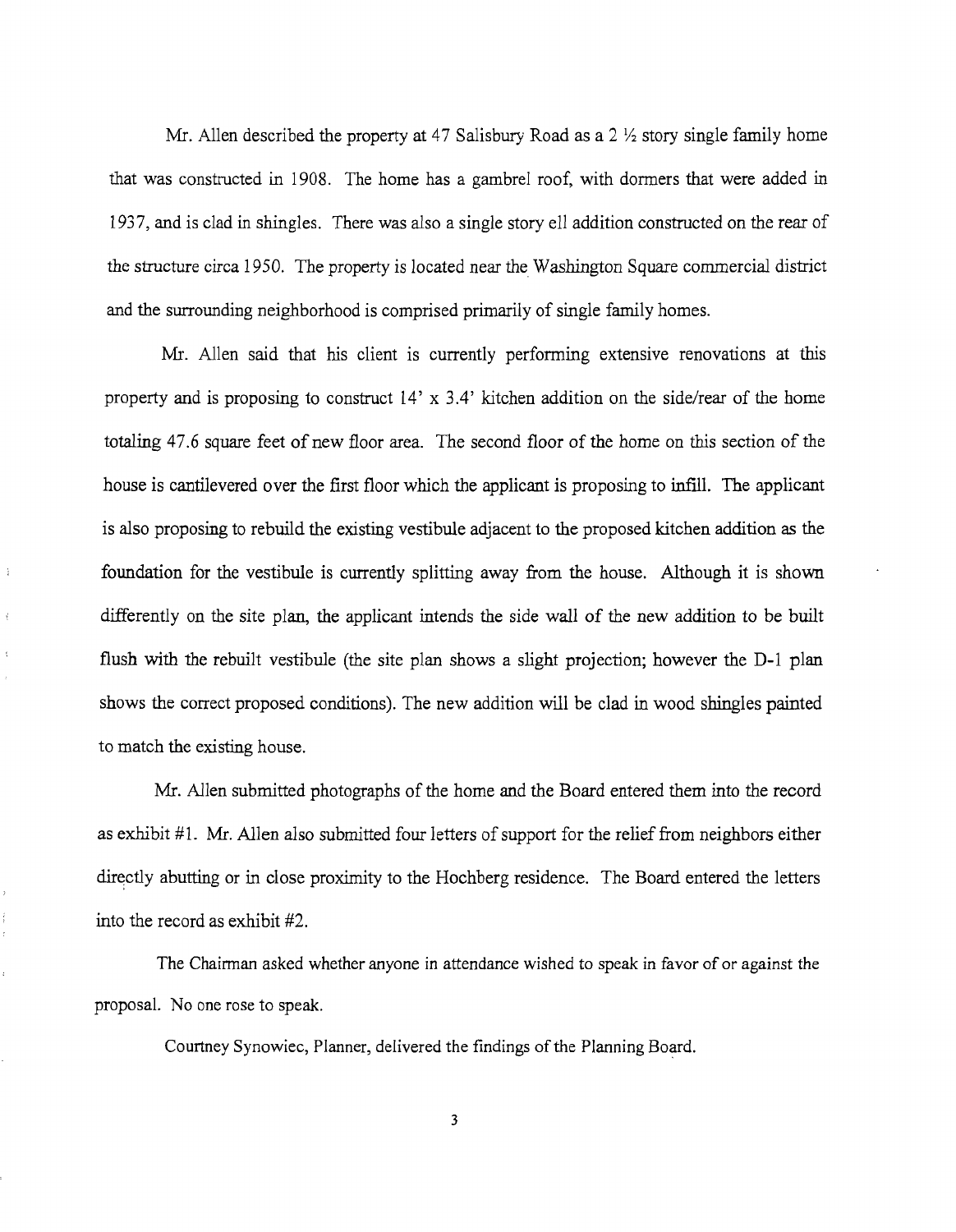**Section 5.09.2. j** – Design Review: Any exterior addition for which a special permit is requested pursuant to Section 5.22 (Exceptions to Maximum Floor Area Ratio Regulations) requires a special pennit subject to the design review standards listed under Section 5.09.4(a-I). All the conditions have been met, and the most relevant sections of the design review standards are described below:

- a) Preservation of Trees and Landscape: The proposed addition is not anticipated to disturb the existing landscape or any trees as it is located under the cantilevered second story.
- b) Relation of Buildings to Environment: The proposed addition is not anticipated to cause shadowing on neighboring buildings.
- c) Relation of Buildings to the Form of the Streetscape and Neighborhood: The proposed addition is consistent in style with the existing dwelling as well as with neighboring dwellings. The infill addition improves the symmetry of the rear façade and offsets some of the mass created by the previous el addition.
- d) Open Space: The proposed addition should not have a detrimental impact on the open space on this site.
- e) Circulation: The proposal will retain the existing driveway and garage and is not anticipated to impact circulation.

| <b>Floor Area</b>  | <b>Allowed</b> | Existing     | Proposed       | <b>Finding</b> |
|--------------------|----------------|--------------|----------------|----------------|
| . Floor Area Ratio | .35            | 47           | ت.             | Special        |
| (% of allowed)     | 00%            | 42%          | 44%            | Permit*        |
| Floor Area (s.f.)  | $2,310$ s.f.   | $3,290$ s.f. | $3,337.6$ s.f. |                |

## **Section 5.20 – Floor Area Ratio**

\* Under Section 5.22.3.c, the Board of Appeals may grant a special permit for up to 150% of the permitted gross floor area provided the addition is less than 350 square feet. The applicant is proposing to construct a 47.6 square foot addition.

## **Section 8.02.2** - Alteration or Extension

A special permit is required to alter a pre-existing non-conforming structure or use.

Ms. Synowiec reported that the Planning Board was supportive of this proposal. The construction of the addition will address a number of structural issues on this comer of the house by redistributing the load from the roof and also does not require any setback relief. The new addition will give the rear facade a more symmetrical appearance by balancing out some the mass of the ell addition. The Planning Board applauded the efforts of the applicant to renovate the structure and their efforts to preserve the character of the exterior of the home while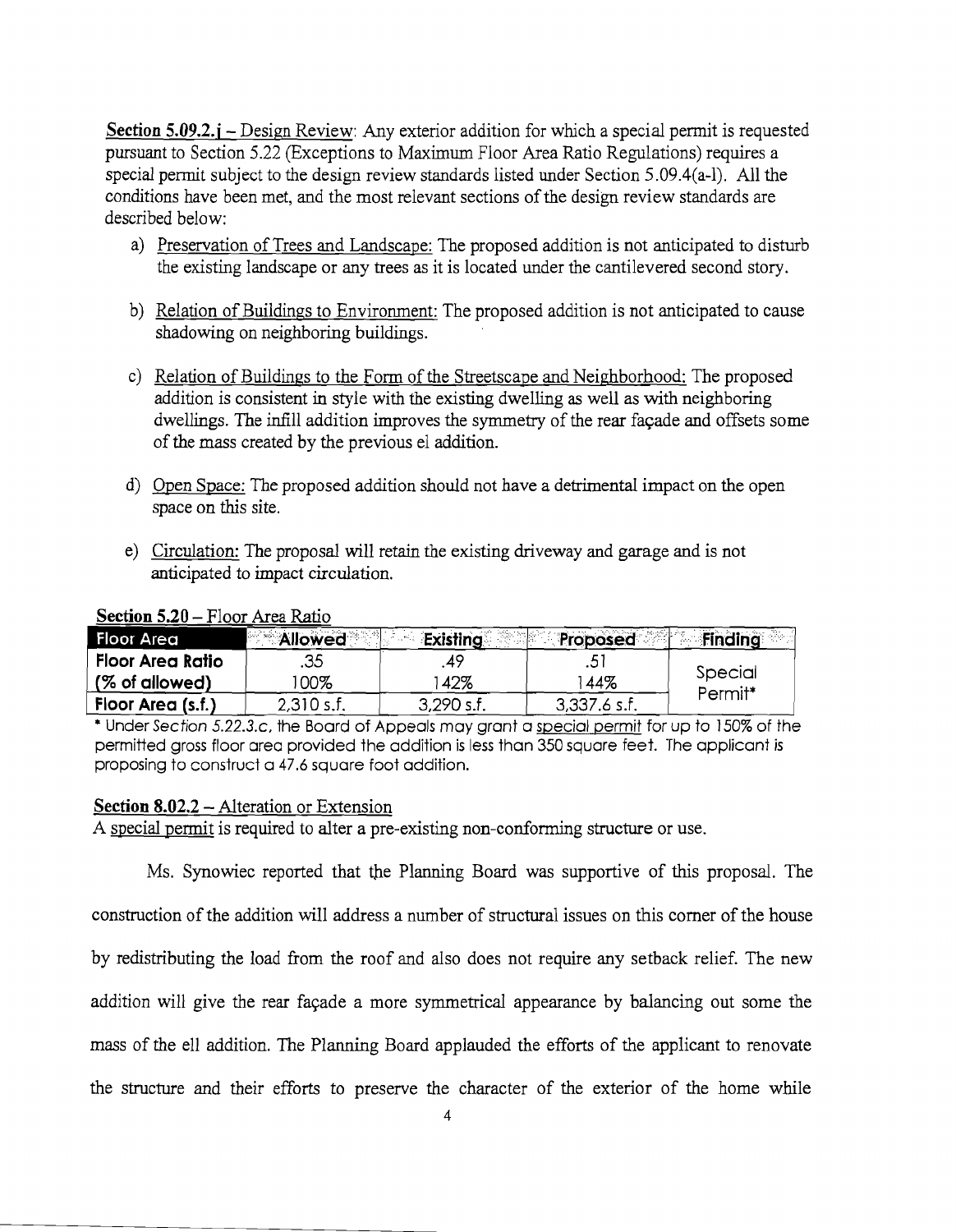improving the functionality of the interior. Therefore, the Planning Board recommended approval of the requested relief referencing the plan by Lana Kirby Design, dated 9/25/11, subject to the following conditions:

 $\frac{1}{2} \left( \begin{array}{cc} 1 & 0 & 0 \\ 0 & 1 & 0 \\ 0 & 0 & 0 \\ 0 & 0 & 0 \\ 0 & 0 & 0 \\ 0 & 0 & 0 \\ 0 & 0 & 0 \\ 0 & 0 & 0 \\ 0 & 0 & 0 & 0 \\ 0 & 0 & 0 & 0 \\ 0 & 0 & 0 & 0 \\ 0 & 0 & 0 & 0 & 0 \\ 0 & 0 & 0 & 0 & 0 \\ 0 & 0 & 0 & 0 & 0 \\ 0 & 0 & 0 & 0 & 0 & 0 \\ 0 & 0 & 0 & 0 & 0 & 0 \\ 0 & 0 & 0 & 0 & 0$ 

 $\label{eq:1} \begin{array}{ll} \text{d} \sigma \mathcal{L}^{\prime} & \text{for} \sigma \mathcal{L}^{\prime} \end{array} \; ,$ 

 $\frac{1}{\ell}$ 

- 1. Prior to the issuance of a building permit, final plans and elevations indicating all salient dimensions and materials shall be submitted subject to the review and approval of the Assistant Director of Regulatory Planning.
- 2. Prior to the issuance of a building permit, the applicant shall submit to the Building Commissioner for review and approval for conformance to the Board of Appeals decision: 1) a final site plan stamped and signed by a registered engineer or land surveyor; 2) final building elevations stamped and signed by a registered architect; and 3) evidence that the Board of Appeals decision has been recorded at the Registry of Deeds.

The Chairman then called upon Michael Shepard, Building Commissioner, to deliver the comments of the Building Department. Mr. Shepard noted that the work being done to date on the property was of top caliber. He said that the structural issues wrought by the addition of the dormer were being addressed by the addition. He said that the increased square footage was somewhat small and the project in his opinion would have a positive effect on the property but also the neighborhood in general. Mr. Shepard reported that the Building Department was supportive of the requested relief.

The Board, having heard all the testimony, deliberated on the merits of the application. Board Member Hussey inquired about the structural issues referenced in Attorney Allen's testimony. Mr. Foster, the contractor explained that at some point in the past the donner was added on the roof of the home. When this was done, the support for the gambrel portion of the roof was compromised. He explained that by bringing the load down to the new foundation, this problem would be ameialorated.

5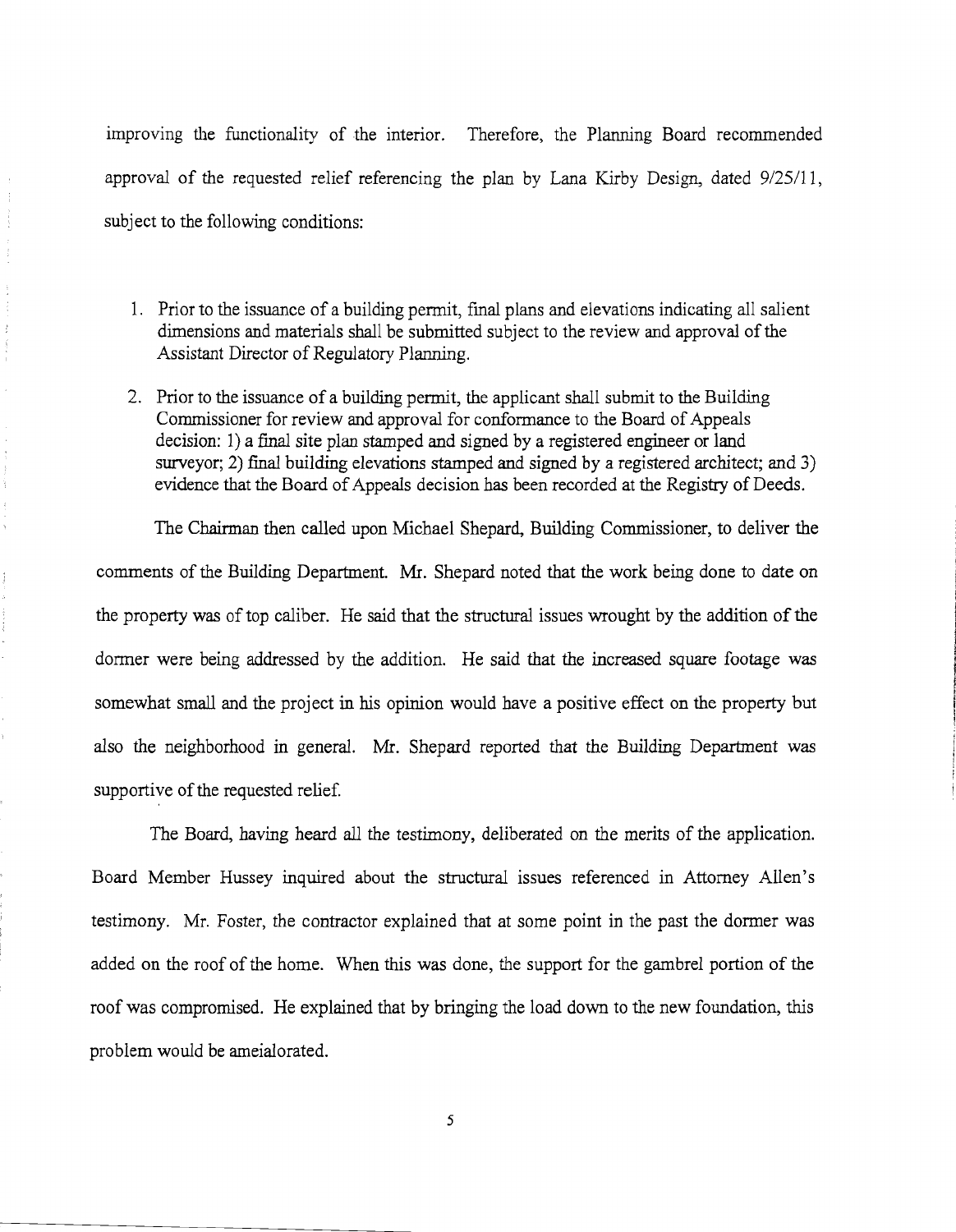The Board then determined, by unanimous vote that the requirements of Section 9.05,

Section 8.02.2, Section 5.09.2.j and Section 5.22.3.c were met. The Board made the following

specific findings pursuant to said Section 9.05:

- a. The specific site is an appropriate location for such a use, structure, or condition.
- b. The use as developed will not adversely affect the neighborhood.
- c. There will be no nuisance or serious hazard to vehicles or pedestrians.
- d. Adequate and appropriate facilities will be provided for the proper operation of the proposed use.

Accordingly, the Board voted unanimously to grant the requested relief subject to the following conditions:

1. Prior to the issuance of a building permit, final plans and elevations indicating all salient dimensions and materials shall be submitted subject to the review and approval of the Assistant Director of Regulatory Planning.

2. Prior to the issuance of a building permit, the applicant shall submit to the Building Commissioner for review and approval for conformance to the Board of Appeals decision: 1) a final site plan stamped and signed by a registered engineer or land surveyor; 2) final building elevations stamped and signed by a registered architect; and 3) evidence that the Board of Appeals decision has been recorded at the Registry of Deeds. ....... : \_,~c --=- j-, ....

Unanimous Decision of The:Board of Appeals  $\tilde{\circ}$ ē

Mark G. Zuroff, hairma

Filing Date: Janaury 30, 2012

A True Copy ATTES

Wal

Patrick 1. Ward